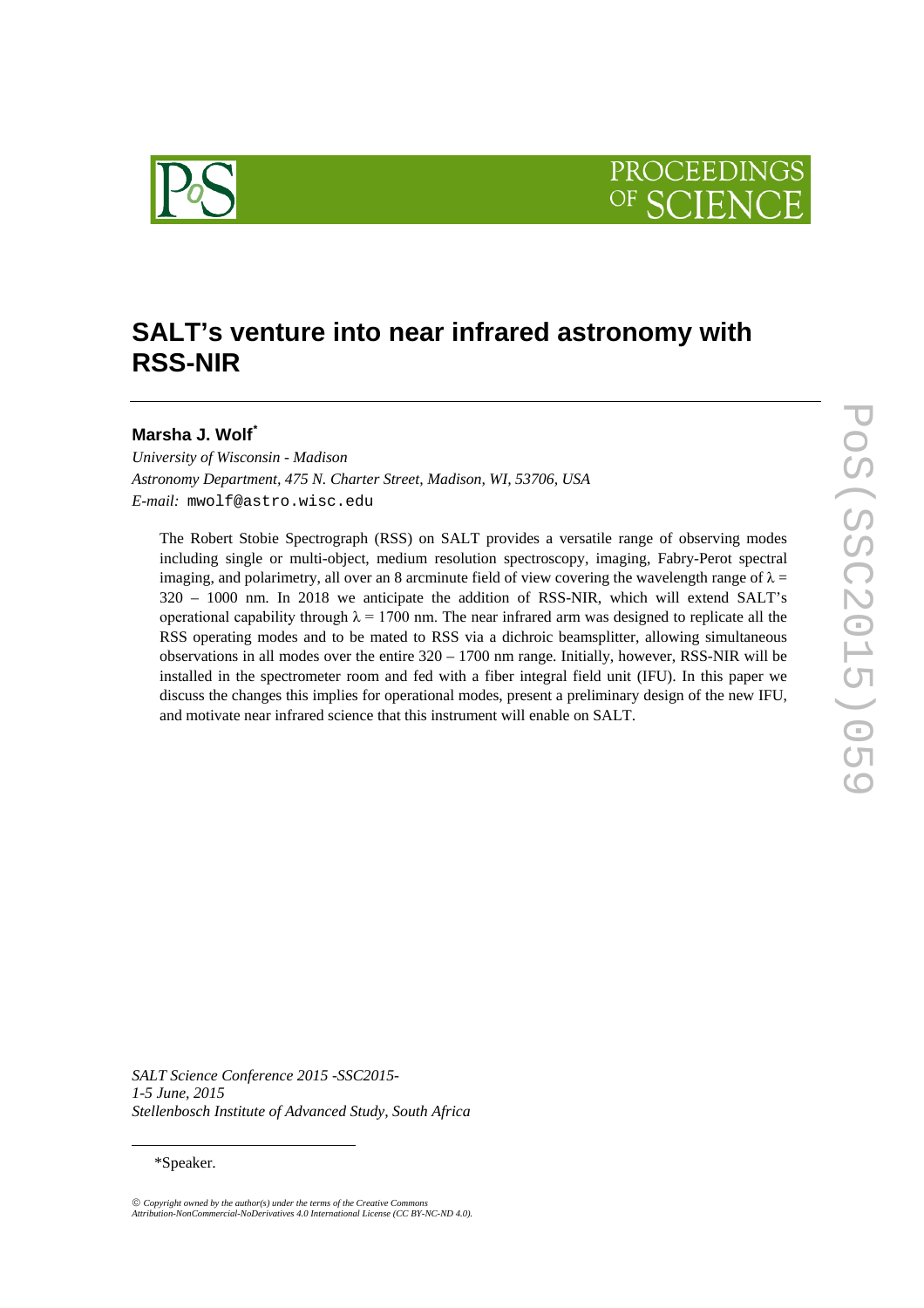### **1. Background and introduction**

The Robert Stobie Spectrograph (RSS) [[1\]](#page-7-0) is a versatile prime focus instrument on SALT. It provides observing modes that include single or multi-object, medium resolution spectroscopy, imaging, Fabry-Perot spectral imaging, and polarimetry, all over an 8 arcmin field of view and covering the wavelength range of  $\lambda = 320 - 1000$  nm. RSS was always envisioned to have a future near infrared arm that would extend capabilities through  $\lambda = 1700$  nm. This instrument, RSS-NIR [[2](#page-7-1)], is being developed at the University of Wisconsin – Madison (PI: Marsha Wolf). A schematic of the combined prime focus instrument is shown in [Figure 1.](#page-1-0) The telescope image plane is at the bottom. Light travels up through the collimator to a fold mirror that directs the light to the right into the existing RSS-VIS instrument. The fold mirror will be replaced with a dichroic beamsplitter that reflects visible light and transmits near infrared light up into RSS-NIR, with the wavelength split at  $\lambda = 900$  nm. To decrease the instrumental thermal background seen by the NIR detector, components beyond the beamsplitter are enclosed in an insulated enclosure that is cooled to -40  $^{\circ}$ C. Within that enclosure, the pre-dewar, is a cryogenic dewar operating at 120 K that houses the detector and final camera optics.



**Figure 1.** Schematic of the combined RSS-VIS-NIR instrument at prime focus.

<span id="page-1-0"></span>Even with the cooled pre-dewar enclosure, the RSS-NIR detector sees thermal emission from the ambient temperature collimator optics and slitmask, limiting its long wavelength extent to  $\lambda \sim 1700$  nm for bright photon-limited objects and to  $\lambda \sim 1550$  nm for faint sky-limited objects. Upgrade options include a slit cooling system and long wavelength cutoff filters that would extend sky-limited operation out to  $\lambda \sim 1670$  nm. The first instrument modes were to include spectroscopy (with only one of the planned suite of five gratings) and imaging, with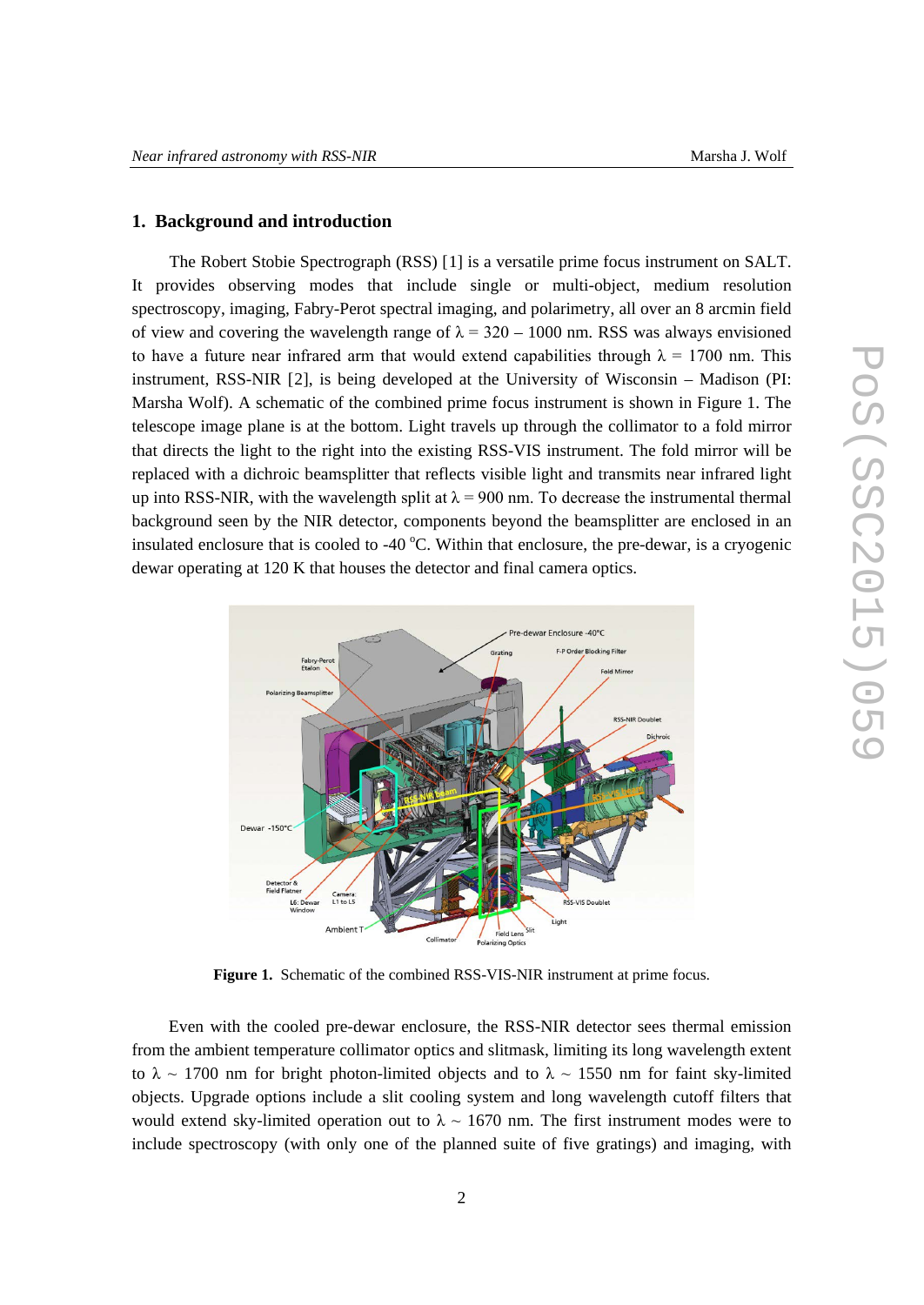Fabry-Perot and polarimetry modes left as future upgrade paths, although all mechanisms required to support these modes are built into the instrument.

In May 2015 the PI and the SALT Board made the decision to initially *not* mate RSS-NIR to RSS-VIS at prime focus, but to install it in the spectrometer room, fed by a fiber integral field unit (IFU). This decision was motivated by the needs to: 1) maximize current SALT science productivity, 2) minimize telescope downtime during instrument integration, 3) simplify future instrument maintenance, and 4) lower instrument performance risks. The throughput of RSS-VIS was recently significantly increased by maintenance that involved removing it from the telescope, cleaning the optics, and replacing the lens coupling fluid that degrades over time. It is expected that RSS-VIS will require similar annual maintenance that would be severely complicated by the addition of RSS-NIR. The integration of the NIR arm into RSS, originally planned for 2016, would have required that RSS-VIS be off the telescope for a period of  $2 - 3$ months. Due to its recent increase in performance and science productivity, the strategic decision was made to postpone the integration of RSS-NIR. Instead, a fiber cable and separate collimator will be built for RSS-NIR, which will now be housed in a cooled room below the telescope. No permanent changes will be made to RSS-NIR that would prevent its future installation at prime focus at a time when additional resources and funding are available.

# **2. RSS-NIR capabilities**

#### **2.1 Observing modes**

A comparison of the RSS-NIR observing mode capabilities in the two different installation configurations (prime focus or spectrometer room) is summarized in [Table 1.](#page-3-0) The largest performance hits incurred by fiber feeding RSS-NIR are the loss of the broad wavelength coverage afforded by simultaneous operation with RSS-VIS and the loss of upgrade paths to imaging, Fabry-Perot, and polarimetry observing modes. However, we gain performance in other areas, the first of which is the addition of an integral field spectroscopy observing mode. Furthermore, we gain performance with improved sky-subtraction due to fiber scrambling of SALT's moving pupil (see § [3\)](#page-4-0) and lower instrumental thermal background. RSS-NIR will now have its own collimator with coatings optimized for the NIR spectral band and it will be cooled to -40  $\rm{°C}$  with the rest of the instrument. Our initial estimates show that this lowered background will allow sky-limited spectroscopy on faint objects all the way out to  $\lambda \sim 1700$  nm.

#### **2.2 Spectroscopy**

Spectroscopy on RSS-NIR is achieved through high efficiency volume phase holographic (VPH) diffraction gratings and an articulating camera to provide a very flexible array of observing setups. Predicted performance of the designed grating suite is shown in [Figure 2](#page-3-1) for a 1 arcsec slit width (left). Only the 950 l/mm grating (blue contours) will be initially available, but future gratings can be easily added. The right panel of [Figure 2](#page-3-1) shows the effect of fiber size on spectral resolution in the new fiber fed configuration. The baseline design fiber size is 1.33 arcsec, which will give a maximum spectral resolution of  $R \sim 6200$ .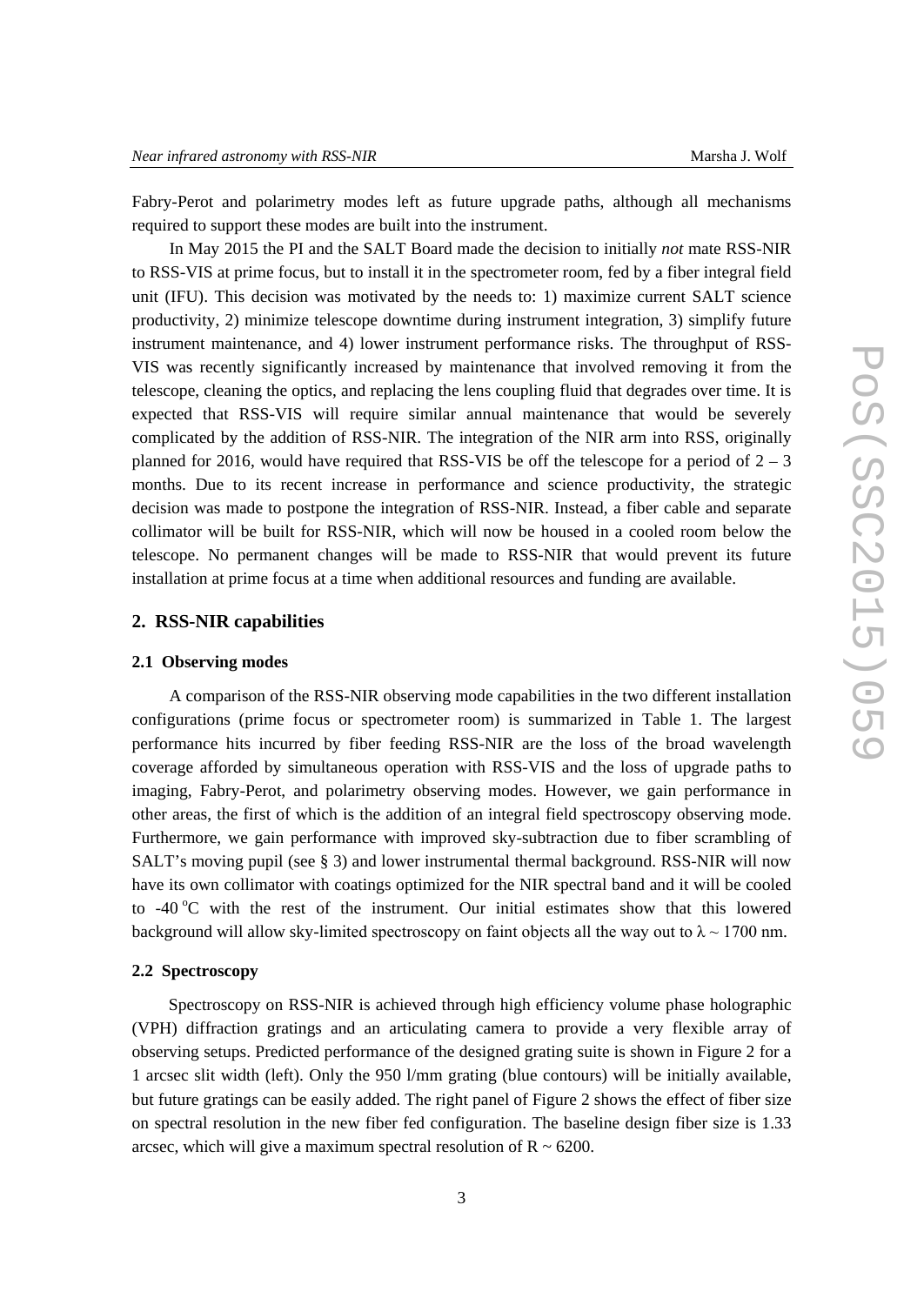| Mated to RSS-VIS at prime focus                                   | Fiber fed in spectrograph room                    |
|-------------------------------------------------------------------|---------------------------------------------------|
| $\lambda$ = 320 – 900 nm (VIS) $\& \lambda$ = 900 – 1700 nm (NIR) | $\lambda = 800 - 1700$ nm                         |
| Imaging (but no broadband filters)                                | No imaging                                        |
| Longslit or multi-object spectroscopy                             | Integral field spectroscopy                       |
| 8 arcmin field of view                                            | 24 x 28 arcsec field of view                      |
| Faint objects: sky-limited to $\lambda$ =1550 nm                  | Faint objects: sky-limited to $\lambda = 1700$ nm |
| Bright objects: photon-limited to $\lambda = 1700$ nm             |                                                   |
| <b>Potential upgrades:</b>                                        |                                                   |
| Broadband filters for imaging                                     | NO upgrade path to imaging                        |
| Polarimetry                                                       | NO upgrade path to polarimetry                    |
| Fabry-Perot                                                       | NO upgrade path to Fabry-Perot                    |
| Cooled slit for sky-limited to 1670 nm                            | Fiber positioner for multiple objects in 8        |
|                                                                   | arcmin field of view (requires new fiber cable)   |

<span id="page-3-0"></span>**Table 1.** Comparison of RSS-NIR observing mode capabilities in the two installation configurations: mated to RSS-VIS at prime focus (left) and fed with an IFU in the spectrometer room (right).



<span id="page-3-1"></span>**Figure 2.** Predicted performance of the RSS-NIR VPH gratings. *Left:* The entire designed suite of gratings for RSS-NIR. Diffraction efficiency contours are 80% (solid), 60% (dashed), and 40% (dotted). Since only the 950 l/mm grating will be delivered with the instrument, the rest of operational parameter space is greyed out. The spectral resolving power (R) is shown as a function of grating rotation angle (right axis) and wavelength for a 1 arcsec slit. *Right:* Spectral resolution as a function of central wavelength for different fiber sizes (arcsec subtended on-sky). The baseline design fiber size is 1.33 arcsec, shown as the thick black line.

#### **2.3 The integral field unit**

The fibers form the spectrograph pseudo-slit, thus the fiber diameter becomes the slit width. The decision on fiber size is a tradeoff between (i) small fibers for high spectral resolution but low grasp ( $A\Omega$ , where A is fiber area and  $\Omega$  is fiber solid angle on sky) and (ii) large fibers with lower spectral resolution but high grasp for observing low surface brightness regions. [Figure 2](#page-3-1) shows that small 0.66 arcsec fibers could achieve spectral resolution up to R  $\sim$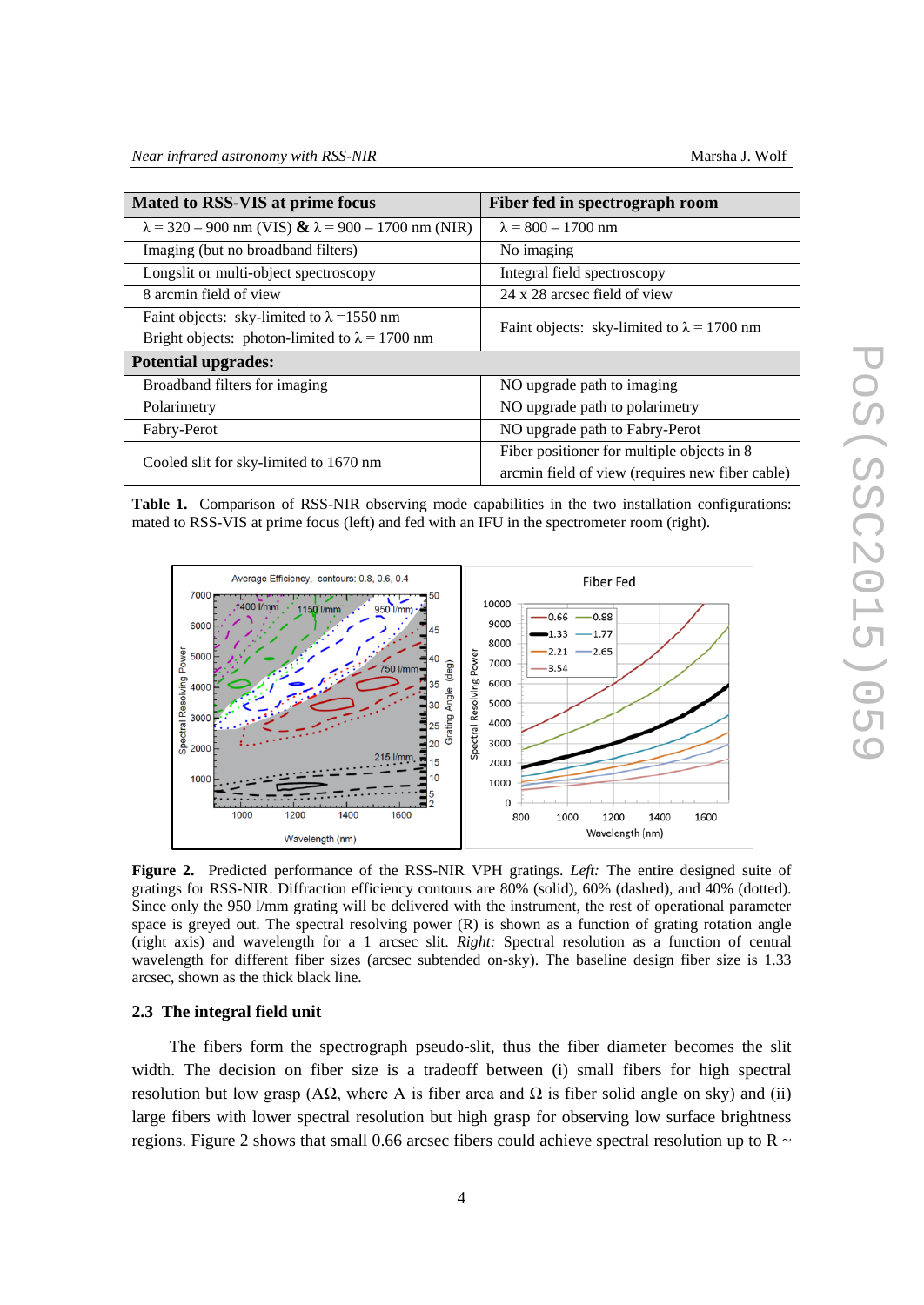10,000, but typical exposure times (maximum of ~10 minutes due to NIR sky variability) would be read noise limited rather than sky-limited. For our preliminary baseline IFU design we have selected larger, 1.33 arcsec (300 micron core) fibers for the following reasons: 1) exposures will be photon-limited, 2) higher grasp fibers will take advantage of the fact that SALT excels at low surface brightness observations, 3) the size is more closely matched to the site seeing, and 4) larger fibers result in larger IFU field coverage on sky.

The number of fibers in the IFU head is limited by how many fibers fit along the 8 arcmin slit that feeds the spectrograph. This number is set by both the fiber size and the spacing between fibers to minimize crosstalk, given the point spread function (psf) of the instrument. Since the delivered image quality is affected by the collimator, the IFU design must iterate with the collimator design. For a start, we have adopted a pseudo-slit fiber spacing of 406 microns (2 pixel gap from edge to edge of fiber cores), similar to that used for the SDSS-IV MaNGA survey [[3\]](#page-7-2). This gives a total of 247 fibers, 217 in the IFU head and two sets of 15 sky fibers. The baseline IFU geometry is shown in [Figure 3.](#page-4-1)



<span id="page-4-1"></span>Figure 3. Baseline IFU geometry for RSS-NIR. The background image is the face of a 547 fiber IFU built by Matt Bershady (UW-Madison) and collaborators. The red and yellow hexagonal outlines show two options for the geometry of the RSS-NIR IFU. Its construction will use successful techniques proven on the SDSS-IV MaNGA IFUs and the larger prototype IFU pictured here.

# <span id="page-4-0"></span>**3. The advantage of fiber scrambling**

A fiber fed RSS-NIR will enable better flat-fielding and sky-subtraction than is currently possible with slit spectroscopy. Flat-fielding issues come from the fact that the fixed elevation of SALT requires the instrument payload to track across the primary mirror during observations, resulting in a variable pupil illumination with tracker position *and* field position in the focal plane, as shown in [Figure 4.](#page-5-0) This introduces difficulties in flat fielding that, in principle, should be solved by the moving baffle system that mimics the variable pupil during flat-field lamp observations. In practice, this calibration system fails to reproduce the source illumination in both the near-field (i.e., the vignetting function) and far-field (the pupil illumination). This has disastrous implications for sky-subtraction and flux calibration of extended sources, even those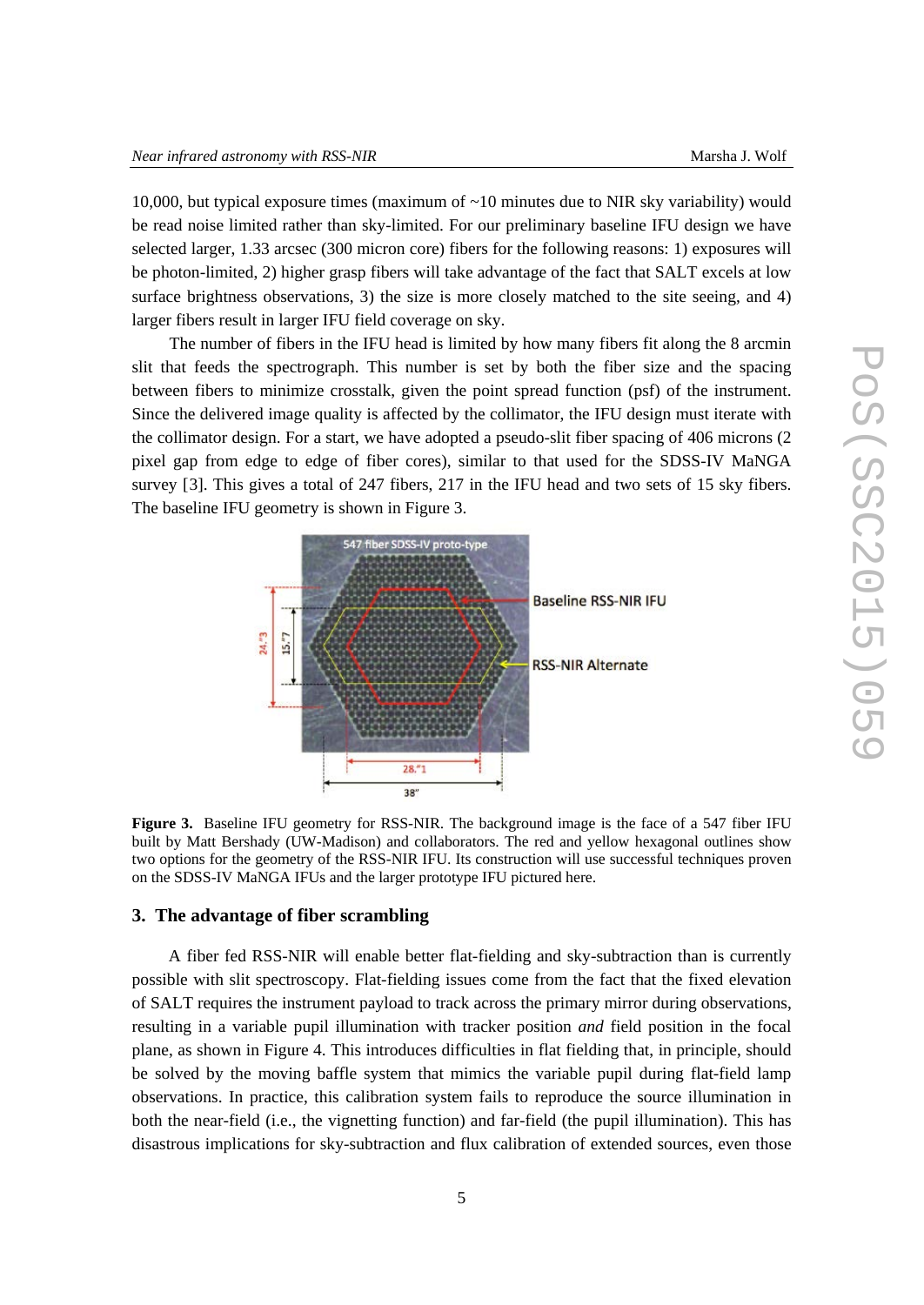that do not fill the slit in spectroscopic observations. Currently the only recourse is to take sky flats over identical tracks, which has proven impractical to execute and prohibitively inefficient. The problem will be even worse in the near infrared where the sky is significantly brighter, more variable, and filled with OH-emission lines.



<span id="page-5-0"></span>**Figure 4.** *Left:* Pupil illumination as function of focal-plane field location for centered and limiting tracker positions for SALT. *Right:* RSS pupil illumination of a VPH grating at 2 different grating angles (left 30° and right 50°) with the tracker at the center (top) and limiting (bottom) positions. The greyscale inside the illuminated portions represents the underlying grating diffraction efficiency, measured at the locations of the red crosses and extrapolated to a surface.

The variable pupil creates further consequences for sky-subtraction because VPH gratings are known have wavelength-dependent spatial non-uniformities in diffraction efficiency across their clear aperture (likely due to variations in the DCG thickness). When different regions of the grating are illuminated by the changing pupil shape, the object's spectrum is diffracted with the different efficiency in that region, causing spectral features (sky lines) to change in intensity. The righthand panel in [Figure 4](#page-5-0) quantifies this point: each rectangle represents the grating; colored ellipses show the extent of a filled pupil for grating rotation angles from  $0^{\circ}$  to 50<sup> $\circ$ </sup> *if the beam were filled*, while the shaded areas show the *actual pupil illumination at two track extrema*. Red crosses mark locations where performance data have been measured for the RSS-NIR 950 l/mm grating and maps of this efficiency are indicated by the greyscale within the illiminated areas. Resulting wavelength-dependent diffraction efficiency variations of up to 12% are predicted from different tracker positions during a typical track. Similar effects, albeit at 5 – 6 times lower amplitude, are seen at different field positions in a given tracker location.

[Figure 5](#page-6-0) shows laboratory measurements of fiber output as a function of the input light distribution (telescope pupil shape) and the spot position on the fiber face. No matter the shape of the input pupil, the output is an azimuthally scrambled ring whose radius is related to the input spot position. To predict fiber performance on SALT, we constructed scrambled pupil images by forming annular averages of simulated SALT pupil images convolved with the spatial grating efficiency, as shown in Figure 6. Each individual ring was then smoothed by a radially-dependent Gaussian width [[4](#page-7-3)], based on laboratory measurements, and then all smoothed rings were summed to produce the final azimuthally scrambled image. The effectiveness of sky subtraction was then evaluated by using "observed sky" from either (a) other tracker positions (going off target to observe a blank sky field) or (b) other field points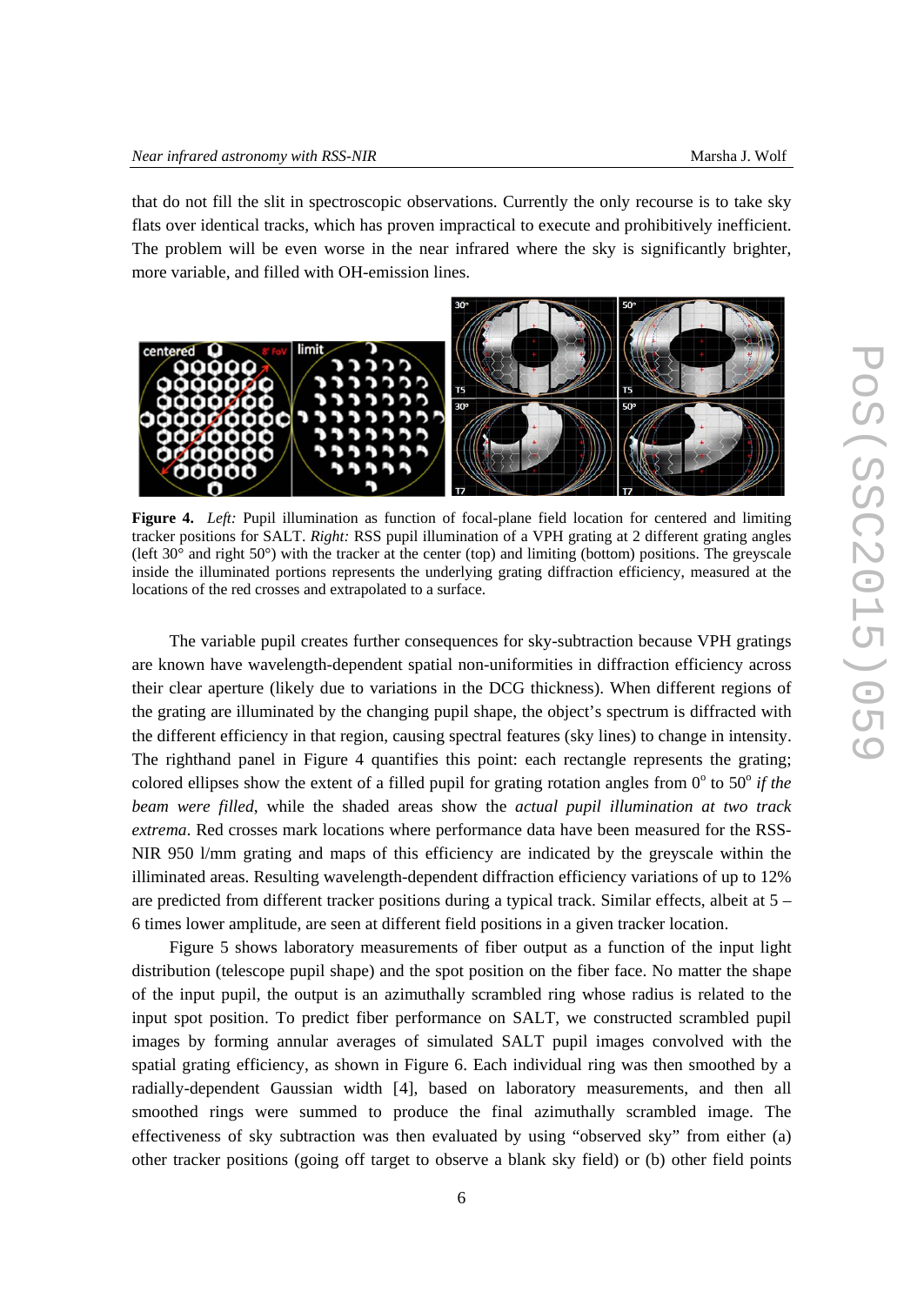along the slit for a given tracker position (taking sky along the slit off the target). The simulation results indicate that circular fibers, because of the stabalized pupil illumination of the grating, improve fractional sky residuals relative to longslit observations by a factor of  $30 - 500 (4x10^{-4})$ fractional sky residual, depending on grating angles and exact tracker positions). This means that even if near-field vignetting of the SALT focal-plane is not well corrected via dome flats, fibers should allow RSS-NIR to achieve nearly photon-limited sky subtraction.



<span id="page-6-0"></span>**Figure 5.** Laboratory measurements of fiber scrambling as a function of pupil shape and spot position. Top row of each configuration shows the direct beam pupil input (left: circular, right: partially obscured hexagonal);  $2<sup>nd</sup>$  row is a spot imaged onto the fiber input face (center, middle, edge);  $3<sup>rd</sup>$  and  $4<sup>th</sup>$  rows are near and far field fiber output. The grating is illuminated by the far field. For typical SALT image quality a star's image will fill the fiber face, resulting in an effective summation of all spot positions.

#### **4. Spatially resolved near infrared science**

The NIR spectrum contains many useful features for constraining stellar populations in galaxies [[5\]](#page-7-4) and has the additional advantage that spectral features here are less affected by dust. The  $\lambda = 1550 - 1700$  nm region that we will gain access to with the fiber fed RSS-NIR was specifically targeted by the SDSS-IV APOGEE survey to study the star formation and chemical enrichment history of the Milky Way. For nearby galaxies, this region contains CO bandheads at  $\lambda \sim 1620 - 1630$  $\lambda \sim 1620 - 1630$  $\lambda \sim 1620 - 1630$  nm that indicate the presence of very young  $7 - 10$  Myr stars [6].

<span id="page-6-1"></span>This spectral region coupled with NIR IFUs can distinguish compact regions of supernova shock-excited gas from diffuse extended regions associated with galactic winds, both of which show up as [Fe II]1644nm emission. Figure 7 shows an example in which [Fe II]1644nm and H Br (1588, 1611, 1641 nm) lines were used to age date spatially distinct bursts of star formation in a galaxy. The H Br lines are from recombination of ionized gas in H II regions that fades after  $\sim$  8 Myr, while the [Fe II] emission remains observable for  $\sim$  35 – 55 Myr, placing a lower limit on the time since the star formation was induced [\[6\]](#page-6-1).

The stellar initial mass function (IMF) can also be constrained by features in the NIR [[7](#page-7-6)]. Different IMFs in stellar population synthesis models change the derived M/L by factors of  $3 -$ 4, so independent constraints on it are important. The Wing-Ford band, FeH at  $\lambda = 991.5$  nm,